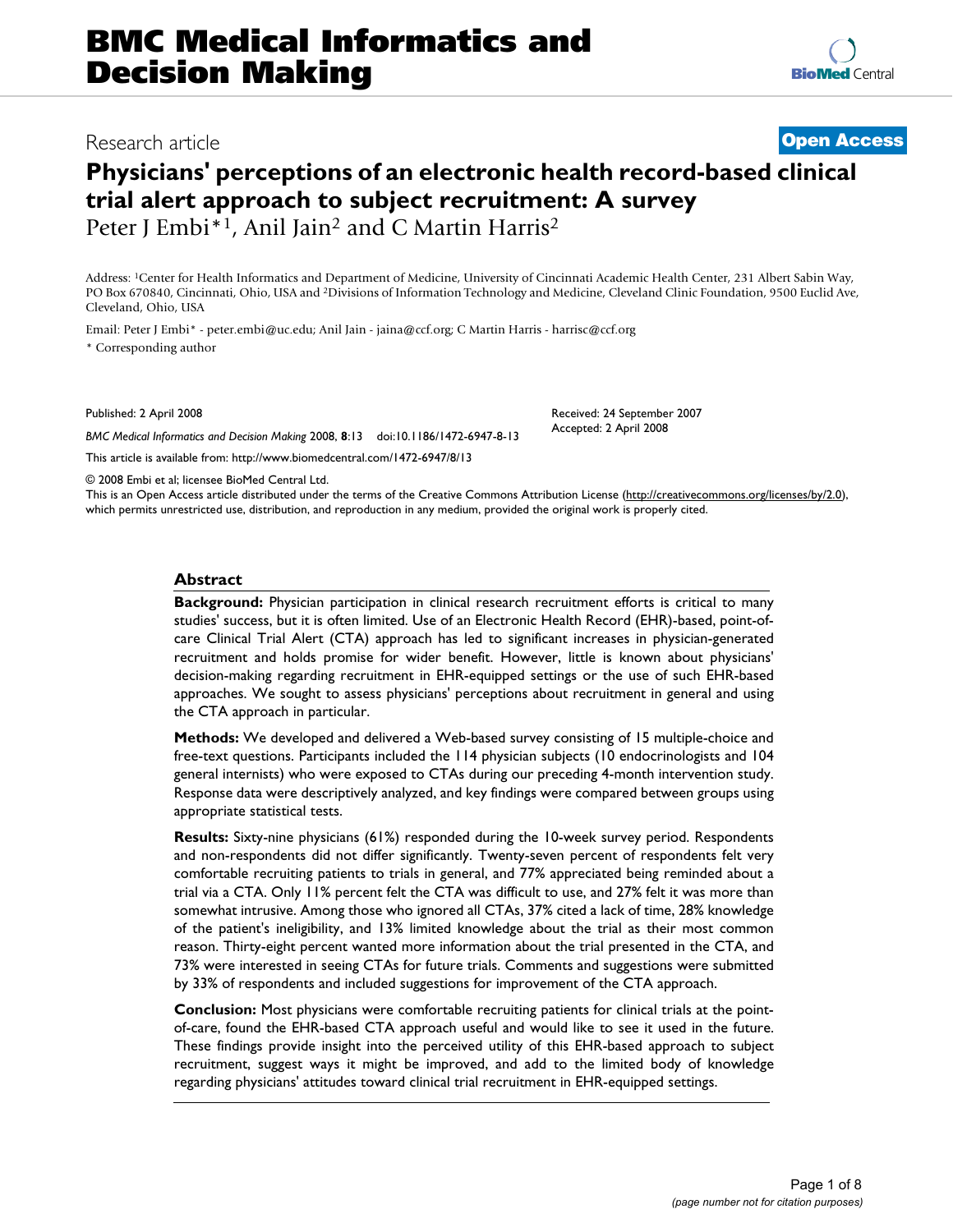# **Background**

Physician participation is critical to the successes of most clinical trial recruitment efforts. Not only do clinicians play a vital role by identifying potentially eligible subjects, but patients are much more likely to participate in a study if their physician has suggested it to them [1]. Unfortunately, the identification and recruitment of eligible patients during the course of busy clinical practice can be difficult. In order to successfully recruit patients, physicians engaging in traditional recruitment have to remember which local clinical trials are active, recall the trial's details in order to determine patient eligibility, take time to explain the trial's details to potentially eligible patients, and often take more time to perform other recruitment activities. Doing all of this while also attempting to provide the individual patient with good care during a short clinic visit can be difficult, at best. Current privacy regulations add further challenges to overcome in solving this problem [2].

As a consequence, few clinicians, mostly those in university settings, do most of the recruiting for clinical trials [1,3,4]. Even in fields like oncology where clinical trial participation is considered optimal for many patients, only about 3% of eligible patients are enrolled into clinical trials and enrollment is often not representative of the general population [3,5,6]. In addition to frustrating progress, these factors can introduce bias to the trial and prevent some patients from receiving potentially beneficial 'state-of-the-art' therapy.

Numerous technological approaches have been developed in attempts to enhance clinical trial recruitment [7- 14]. Some have shown promise by using computerized clinical databases to automate the identification of potentially eligible patients [15,16]. Electronic Health Record (EHR)-based approaches have also been described, though mostly in specialized settings and few have demonstrated significant benefit in controlled studies [17-20]. Until recently, whether comprehensive EHRs could be leveraged for the benefit of clinical trial recruitment at the point-of-care as effectively as they have been for patient safety and healthcare quality remained to be determined [21].

## *The Clinical Trial Alert Approach*

In 2004, we developed an EHR-based Clinical Trial Alert (CTA) approach. The approach was designed to overcome many of the known obstacles to trial recruitment by physicians while complying with current privacy regulations [22]. We conducted a before-after intervention study of the CTA approach applied to a large, multi-center, NIHsponsored type 2 diabetes mellitus clinical trial, the Action to Control Cardiovascular Risk in Diabetes (ACCORD) study for which the Cleveland Clinic was a

study site. During our 4- month CTA intervention phase, the system alerted physicians to patients whose EHR data met selected trial eligibility criteria [23]. Upon triggering, the CTA served to remind the clinician about the trial and to facilitate referral of interested patients to a clinical trial's coordinator. Our subjects for this study were the 114 staff physicians (10 endocrinologists, 104 general internists) practicing at one of our health system's Internal Medicine and Endocrinology referral-center-based and community-based clinics. When presented with the CTA, physicians could choose to ignore the CTA or to use it.

In our intervention study, CTA use resulted in significant increase in the number of physicians participating in recruitment activities and in their rates of subject referrals and enrollments to the trial compared to baseline rates [23]. During the intervention study, all 114 physician subjects received at least one CTA to which they could respond. From among those, 48 (42%) participated by attending to and processing at least one CTA order form while the remainder ignored all CTAs presented to them. Of those who participated by attending to at least one alert during the intervention phase, 42 (88%) referred at least one patient to the trial coordinator, and 11 (23%) generated at least one enrollment. The number of physicians referring patients after CTA activation increased more than eight-fold, from 5 before to 42 after (*P* < 0.001). In addition, physician-generated referral rates increased more than ten-fold, from 5.7/month before CTA activation to 59.5/month afterward (*P* < 0.001), and enrolment rates more than doubled, from 2.9/month before to  $6.0$ /month after ( $P = 0.007$ ). While general internists had not contributed to recruitment before, they generated 170 (71%) of the referrals and 7 (29%) of the enrollments after CTA activation. CTA use was also associated with a substantial referral rate increase of 47% among endocrinologists. Despite these improvements in overall physician recruitment to this trial after CTA activation, 52% of physicians did not use the CTA even once and nearly 90% of all CTAs triggered were ignored by physicians.

## *Purpose for the Survey*

While the preceding intervention study indicated that the CTA approach had a significant impact on recruitment and enrollment rates by physicians, it also revealed considerable inefficiencies. Moreover, the intervention study was not designed to answer certain important questions about physicians' attitudes and reasons for using or dismissing the EHR-based recruitment alerts. Despite prior research having been conducted in the areas of point-ofcare recruitment and computerized clinical decision support, little is known about how physicians feel about point-of-care recruitment in EHR-equipped settings, and we know of no reports concerning their perceptions on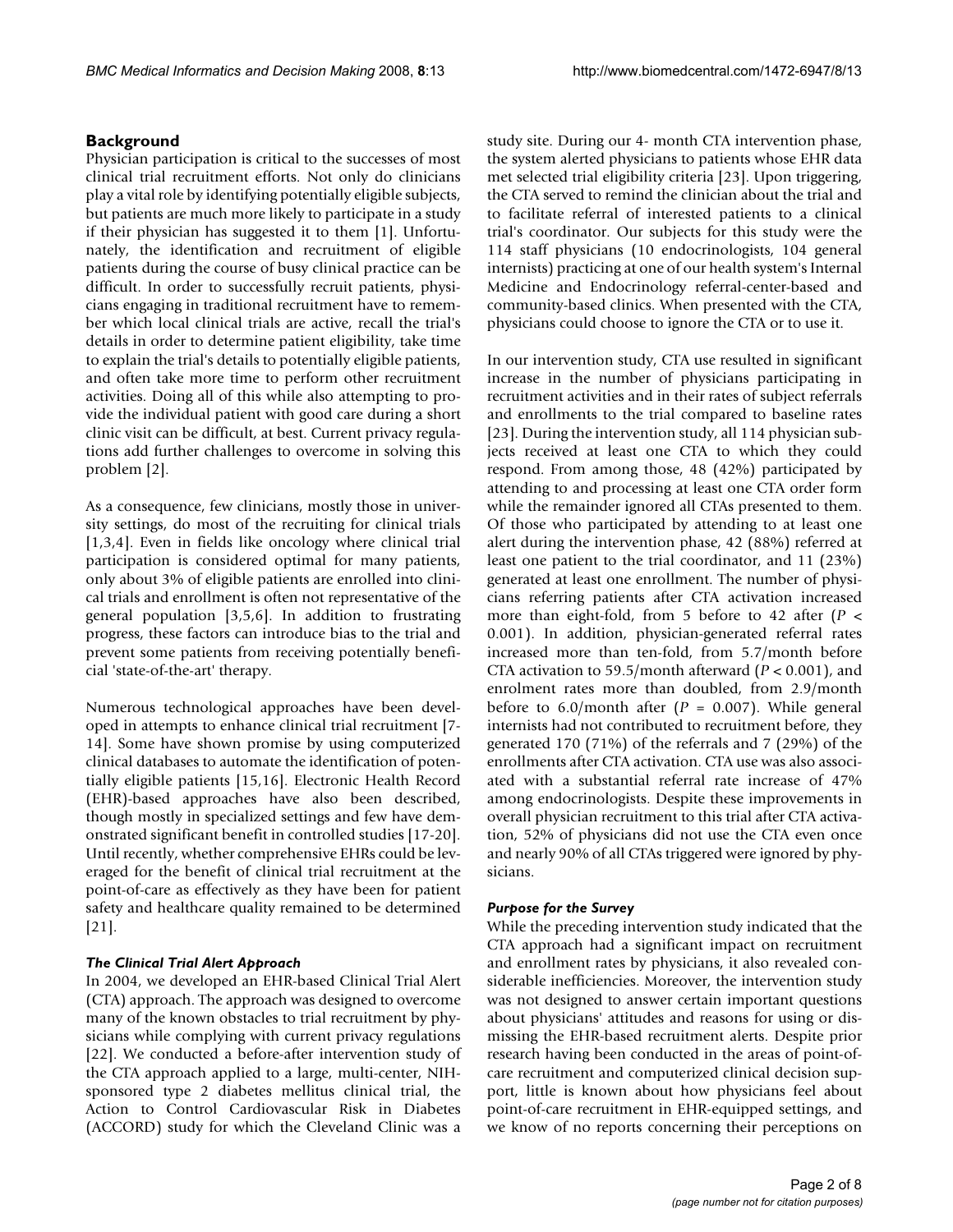using EHRs to facilitate point-of-care recruitment in the manner allowed by the CTA approach.

Therefore, we undertook a survey of those physicians who were exposed to CTAs during our recently completed intervention study. Our objective was to assess their perceptions of the CTA approach and of trial recruitment in general in order to better understand the findings of our intervention study and to inform further development, application, and evaluation of the EHR-based approaches to research subject recruitment.

# **Methods**

To develop our 15-question survey (Table 1), we drew upon factors identified in prior research studies to influence physician participation in trial recruitment and their use of similar EHR-based technologies. Questions were organized and delivered to participants using a commercial, Web-based survey service (SurveyMonkey.com).

Participation in the IRB approved survey was solicited via email from all physicians who were targeted for the CTA intervention. These included the 10 endocrinologists and 104 general internists on staff at the main campus and community based endocrinology and general internal medicine clinics of the Cleveland Clinic who had been exposed to the CTA at least once over the prior 4-month intervention study. Among the endocrinologist subjects, one was the site Principal Investigator for the clinical trial to which the CTA intervention was applied.

Physician subjects could respond to the Web-based survey or to an email version. Up to three reminders were sent to those who had not responded over the 10-week survey period. Responses were transferred onto a computerized spreadsheet. Response frequencies were calculated and the data were descriptively analyzed. Differences between groups over relevant variables were tested using Fisher's exact test. Narrative comments were coded and categorized independently by two authors and agreement on final categorizations was finally achieved via an iterative discussion process.

# **Results**

Sixty-nine physicians (61%) responded during the 10 week survey period. All but seven responded via the Webbased survey instrument, with the rest responding via Email. A greater proportion of endocrinologists (90%) than internists (58%) responded, *P* = 0.09. Respondents were not significantly more likely to be CTA users (58%) than non-users  $(42%)$ ,  $P = 0.13$ . Even among respondents who opted to review CTAs when presented rather than simply dismiss them (i.e. CTA users), many did not encounter a patient suitable for referral. Indeed, nearly half (48%) of all survey respondents did not use the CTA to refer any patients during our study.

# *General Recruitment Issues*

Most respondents (83%) felt at least *somewhat comfortable* discussing participation in any clinical trial with 27% feeling *very comfortable*. Endocrinologists and general internists varied in their levels of comfort (Figure 1). Respondents were slightly more comfortable discussing participation in the associated type 2 diabetes mellitus clinical trial that was the focus of our CTA intervention. Overall, 31% felt *very comfortable* recruiting for this particular trial, 100% of endocrinologists and 20% of internists. Thirty-two percent of respondents reported not knowing about the diabetes trial prior to CTA activation despite being exposed to traditional efforts to inform them of the trial and encourage them to participate (e.g. emails, discussion at meetings, posted information about the trial in the clinic setting).

# *Use and perceptions of the CTA approach*

Most respondents (77%) appreciated being reminded about the trial via CTA during the patient encounter. Though high even among subgroups, level of appreciation varied somewhat by degree of specialization as well as between CTA-users and CTA non-users (Figure 2). Despite these levels of appreciation, 79% stated that they dismissed CTAs sometimes (54%) or every time (25%), with only 9% indicating they used the CTA to consider patients for referral every time it appeared. These reported rates were consistent with those observed by direct query of the system during the preceding intervention study. When asked to rank their reasons for dismissing a CTA, 37% cited a lack of time, 28% cited knowledge that the patient would not qualify, 13% cited limited knowledge about the trial, and only 4% cited concern about adversely impacting the doctor-patient relationship as their most common reason. Overall, 38% wanted the CTA to contain more information about the associated clinical trial than it did. This included 11% of endocrinologists versus 43% of general internists (*P* = 0.13), and 31% of CTA Users versus 50% of CTA Non-users  $(P = 0.13)$ . Those who indicated "lack of time" as their top reason for dismissing alerts were also split with 50% indicating that they wanted the CTA to contain more information. Only 11% felt the CTA was *difficult* to use; 27% felt it was more than just *somewhat intrusive*.

Endocrinologists generally found the CTA approach less intrusive than did general internists (Figure 3). Seventythree percent were interested in being presented with CTAs for future trials; this rose overall to 87% if future CTAs were designed to trigger only for patients with a high likelihood of eligibility for the trial, and it varied by degree of specialization and between CTA Users versus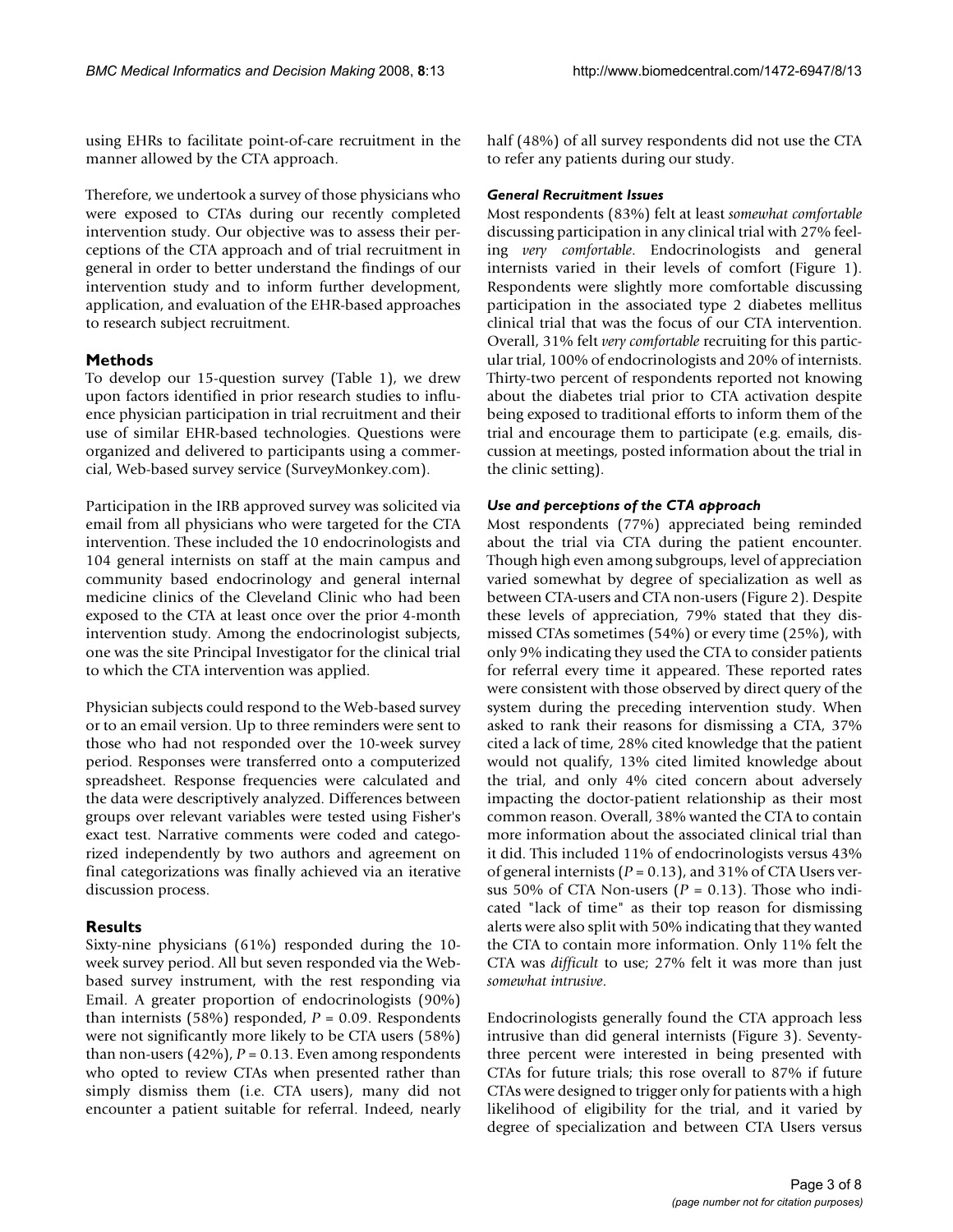# **Table 1: Survey Questions**

| Questions                                                                                                                                                                                                                                                         | <b>Possible responses</b>                                                                                                                                                                                                                                                                                                 |
|-------------------------------------------------------------------------------------------------------------------------------------------------------------------------------------------------------------------------------------------------------------------|---------------------------------------------------------------------------------------------------------------------------------------------------------------------------------------------------------------------------------------------------------------------------------------------------------------------------|
| I. Did you know about the existence of the ACCORD clinical trial at<br>CCF prior to being presented with the ACCORD Clinical Trial Alert<br>(CTA)?                                                                                                                | $Yes$ No                                                                                                                                                                                                                                                                                                                  |
| 2. Did you appreciate being reminded during the patient encounter that<br>your patient might be eligible for the ACCORD clinical trial?                                                                                                                           | $\mathcal{N}$ Yes $\mathcal{N}$ No                                                                                                                                                                                                                                                                                        |
| 3. How did you respond when presented with the Clinical Trial Alert?                                                                                                                                                                                              | _ a. I chose "No" to Cancel the alert EVERY TIME<br>_ b. I chose "No" to Cancel the alert SOMETIMES<br>_ c. I always chose "Yes" in order to proceed to the CTA's Smart-Set<br>__ d. I don't recall                                                                                                                       |
| 4. If you ever chose "No" to cancel, please rank all reasons in order of<br>how frequently they influenced your decision to disregard the CTA: (I-<br>most common reason, 5-least common reason)                                                                  | _I didn't have time to respond<br>_ I already knew my patient would not qualify for the study<br>_I didn't feel knowledgeable enough about the trial to discuss it<br>_I felt that discussing this trial would adversely impact the doctor-<br>patient relationship<br>_ Other: (please type your other reason(s)): _____ |
| 5. How comfortable are you discussing participation in clinical trials with<br>your patients, in general?                                                                                                                                                         | Uncomfortable Somewhat Comfortable Very Comfortable                                                                                                                                                                                                                                                                       |
| 6. How comfortable were you asking your patient(s) to consider the<br>participating in the ACCORD trial?                                                                                                                                                          | Uncomfortable Somewhat Comfortable Very Comfortable or<br>_(I Never Asked)                                                                                                                                                                                                                                                |
| 7. Overall, how easy was the Clinical Trial Alert system to use?                                                                                                                                                                                                  | Difficult Moderately Easy Very Easy                                                                                                                                                                                                                                                                                       |
| 8. Overall, how intrusive did you find the Clinical Trial Alert(s) to be<br>during the patient care?                                                                                                                                                              | Not Intrusive Somewhat Intrusive Very Intrusive                                                                                                                                                                                                                                                                           |
| 9. Overall, did you find you wanted more information about the trial<br>provided with the alert?                                                                                                                                                                  | _ Yes, the information provided was NOT adequate<br>_ No, the information provided was adequate                                                                                                                                                                                                                           |
| 10. How interested would you be in seeing such alerts for future clinical<br>trials?                                                                                                                                                                              | Not Interested Somewhat Interested Very Interested                                                                                                                                                                                                                                                                        |
| 11. (part 1) If these alerts were improved so that they appeared only if a<br>patient were definitely eligible for a clinical trial, how interested would<br>you be in receiving such alerts for future trials?<br>11. (part 2) If still not interested, why not? | Not Interested Somewhat Interested Very Interested<br>_ a. I'm too busy to participate in such activities<br>b. I don't want to discuss clinical trial participation with my patient<br>c. Other: (please specify)                                                                                                        |
| 12. If your patient were eligible for more than one ongoing clinical trial,<br>would you be interested in receiving an alert about each of them, only<br>one, or none?                                                                                            | _ a. Each – an alert for each trial and I will choose<br>b. Only one - an alert for the trial that is probably the best fit for my<br>patient<br>$\equiv$ c. None – I don't want to see any alerts about clinical trials for which<br>my patient may be eligible                                                          |
| 13. Is this a technology that you would like to use for your future trials?                                                                                                                                                                                       | $\_\_$ a. Yes, I would like to use CTAs for my future clinical trials<br>b. No, I would prefer to use only traditional methods of recruitment<br>_ c. I do not conduct clinical trials                                                                                                                                    |
| 14. Please provide at least one suggestion for improving the CTA in the<br>future?                                                                                                                                                                                | (free text response)                                                                                                                                                                                                                                                                                                      |
| 15. Please provide any additional comments you wish:                                                                                                                                                                                                              | (free text response)                                                                                                                                                                                                                                                                                                      |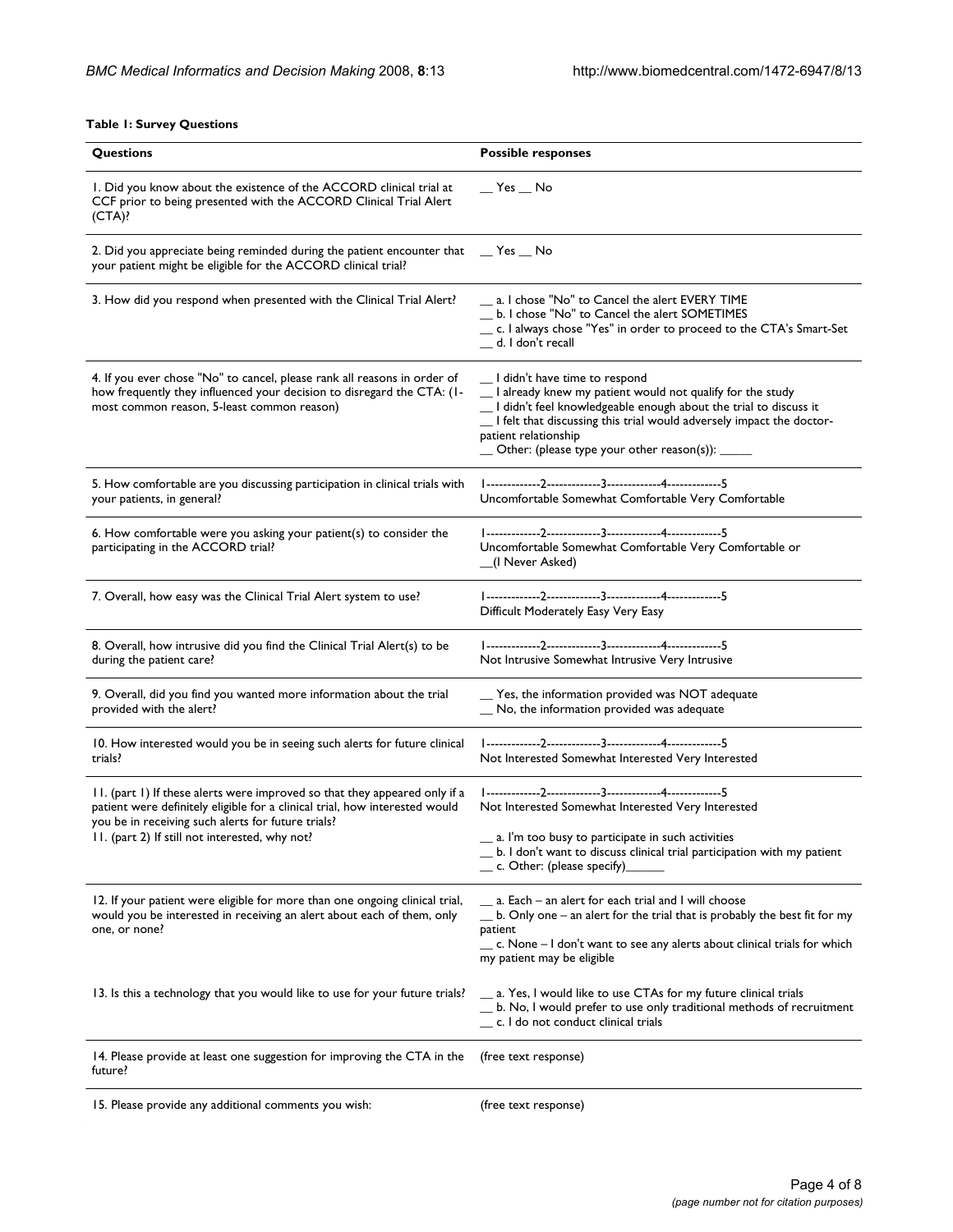

#### Figure 1

Level of comfort with clinical trial recruitment by degree of specialization.

CTA Non-users (Figure 4). Among the 20% who did not want the CTA even if it were made more specific, 71% indicated time constraints to be their main reason. Among those who wanted to be presented with CTAs in the future, 42% wanted an alert for each trial for which a patient may qualify, while 58% wanted a CTA for just the one "best" trial. Among the 59% percent of respondents who indicated that they conduct clinical research, 88% indicated that they would like to use CTAs for their trials.

### *Respondents' Comments*

Narrative comments were submitted by 23 respondents (33%) and included suggestions for improving the CTA's content, appearance, or operation. Upon review and analysis, comments grouped into the categories presented in Table 2.

#### **Discussion**

As EHRs are implemented in practices across the nation, their use for secondary purposes such as clinical research will undoubtedly increase. One approach that has already demonstrated the ability to help overcome the major clinical research obstacle of subject recruitment is the CTA approach. While this approach holds promise for improving the quality and efficiency of clinical research, its ultimate utility at the point-of-care rests on understanding how to make such an approach acceptable to and useful for clinicians.

As these survey results demonstrate, most internists exposed to the CTA during our initial intervention study were generally agreeable to this approach to trial recruitment, even at this early stage in its design. Perhaps not surprisingly, there were some differences between generalists and subspecialists. Overall, subspecialists were more comfortable with trial recruitment in general. Perhaps related to this, subspecialists were somewhat more positive than were generalist users regarding the CTA approach, finding it less intrusive and being a bit more appreciative of it. However, it is notable that most general internists and even a substantial minority of respondents who chose to ignore the CTA altogether still reported being appreciative of the approach and desired seeing it in the future. Speaking to this in another way is the fact that a surprisingly large proportion of respondents wished to receive an alert for each trial for which a future patient might qualify. While one might question whether these respondents would really want that if their patient qualified for a dozen trials ongoing in their region, and while such an approach would likely be suboptimal with regard to performance, this finding does appear to indicate an acceptance of this approach.

Of course, there was also a substantial proportion of respondents who found flaws with the current CTA approach. These are perhaps the most useful findings with regard to next steps in refining this approach. While it was



**Figure 3** Perceived intrusiveness of the CTA approach by specialty.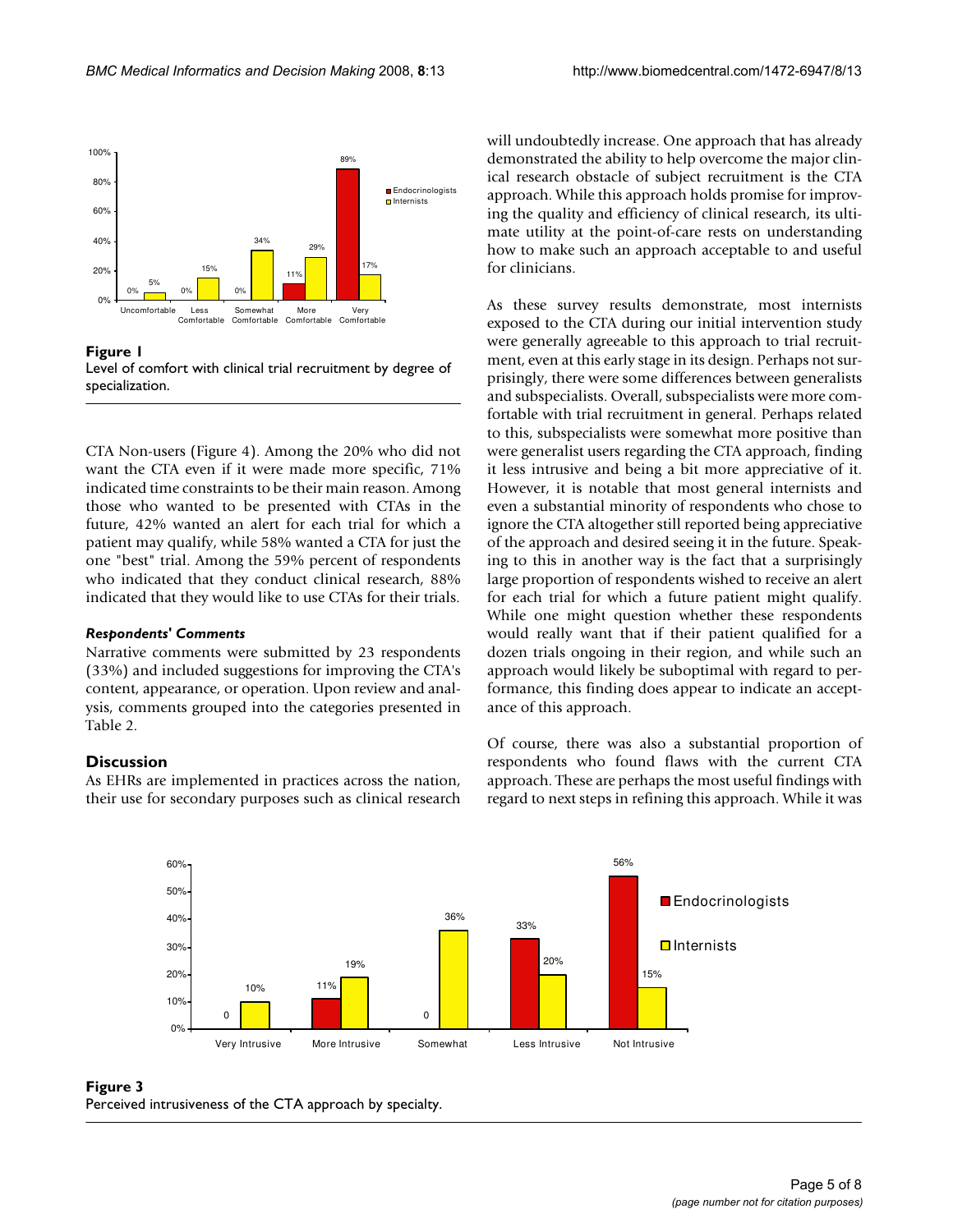

Percentage who appreciated being reminded of the CTA approach by (a) specialty and (b) CTA user status.

our goal in designing the CTA approach to limit the information presented to clinicians and their need to discuss the trial in detail with their patients prior to study coordinator referral for full screening, it is clear that many wished to have more information about the trial available to them. Indeed, the finding that 50% of CTA non-users wanted more information about the trial seems to support the notion that providing such information might improve responsiveness to the CTA. Furthermore, as opposed to the challenges in overcoming some limiting factors such as lack of time to respond, modifying the CTA to provide a link to additional trial information is certainly a feasible solution to one identified limitation of our initial CTA approach. Another factor influencing CTA effectiveness relates to the balance between sensitivity and specificity of alerts that must be carefully weighed in future applications of this approach. What appears clear from both our intervention study and this survey is that targeting the CTA more specifically in order to avoid a high number of false-positive alerts would be welcomed

by most users and might lead to improved CTA usage. Each of these issues is the focus of ongoing study.

This study has some limitations. While our 61% response rate is good for a physician survey and no significant difference in major characteristics of responders versus nonresponders was found, it nevertheless is possible that nonresponders may hold different views that would alter the results. Also, while the response rate from subspecialists was quite good, the limited number of subspecialists and the fact that they represent only one subspecialty mean that we must be cautious not to over-conclude with regard to the differences noted between subspecialists and generalists in this survey. Finally, as with our intervention study, these findings represent the perceptions of a limited group of practitioners from one health system, using the CTA approach in a single EHR platform, as applied to a single clinical trial. Therefore, while informative to those pursuing this approach in other settings, the generalizability of these findings remains to be determined.





Interest in using an EHR-based CTA in the future by (a) specialty and (b) CTA user status.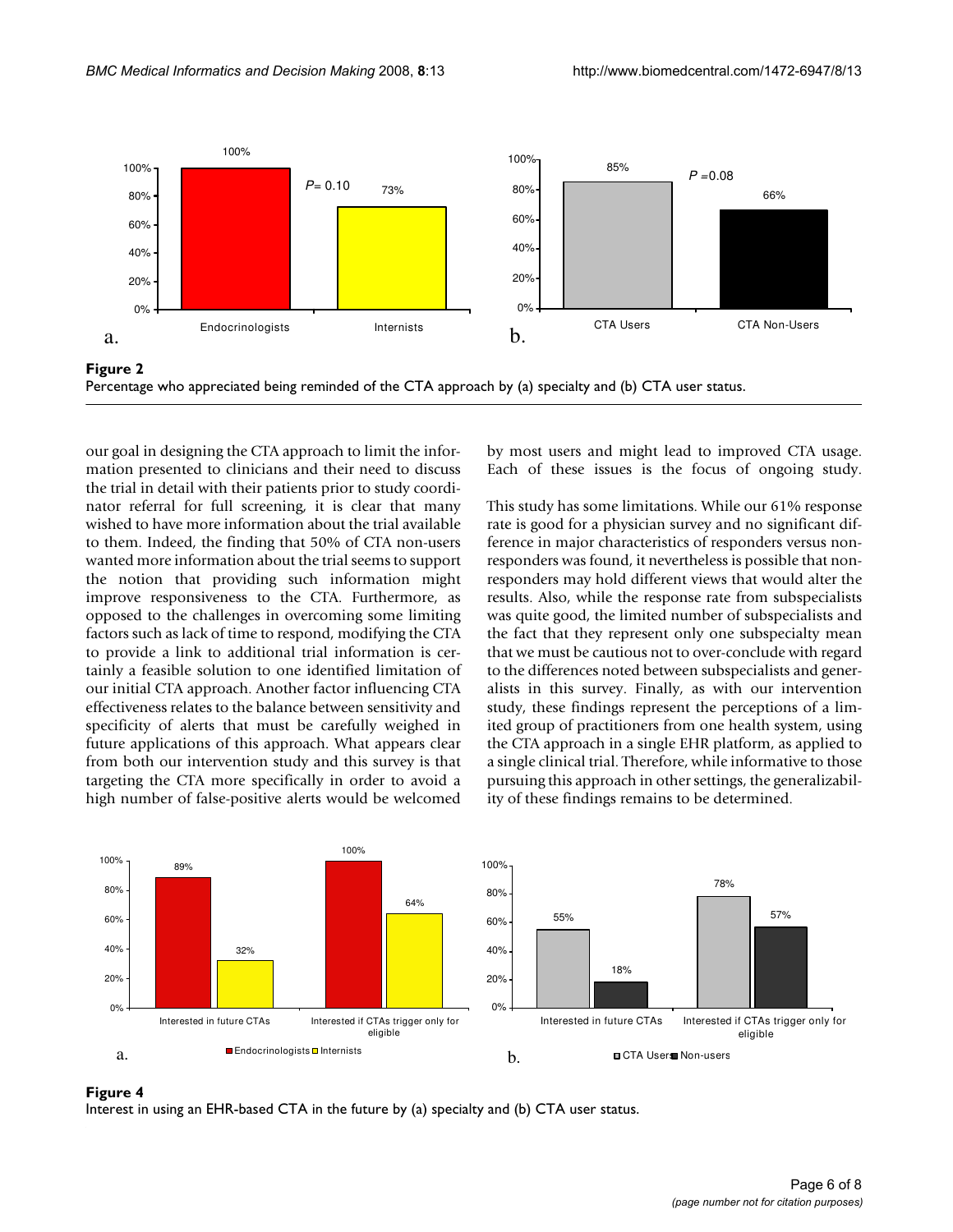| Table 2: Categories and Frequencies of Narrative Comments provided by 23 respondents |  |  |  |  |
|--------------------------------------------------------------------------------------|--|--|--|--|
|--------------------------------------------------------------------------------------|--|--|--|--|

| <b>Comment Category</b>                                                | <b>Frequency</b> |
|------------------------------------------------------------------------|------------------|
| Want more information about the trial in the CTA or via a link         | 43%              |
| Increase the specificity of the CTA                                    | 13%              |
| Generally positive comment                                             | 13%              |
| Present the CTA at only one encounter per patient, then never again    | 9%               |
| Simplify the onscreen interface                                        | 4%               |
| Provide ability to opt-out                                             | 4%               |
| Prefer a passive notification (i.e. not pop-up)                        | 4%               |
| Concerned about being overloaded by many alerts                        | 4%               |
| Disagree with the approach of recruiting patients at the point-of-care | 4%               |

## **Conclusion**

Most physicians felt that the CTA approach to point-ofcare trial recruitment was easy to use and would like to see it used in the future, though subspecialists and generalists differed somewhat in their perceptions and many would like to see changes made to the CTA approach. These findings should help to inform future applications and refinement of this EHR-based point-of-care recruitment approach, and they add to the limited body of knowledge regarding physicians' attitudes toward clinical trial recruitment in EHR-equipped environments.

#### **Competing interests**

The author(s) declare that they have no competing interests.

## **Authors' contributions**

PJE conceived the study, designed and conducted the survey, analyzed the results, and was the primary author of the manuscript; AJ participated in the survey design and analysis, and helped edit the manuscript; CMH participated in the survey design and helped support the study; all authors read and approved the final manuscript.

#### **Acknowledgements**

The authors wish to thank the physicians who participated as subjects in this study. This work was supported in part by a career award from the National Library of Medicine, National Institutes of Health (LM008534). Preliminary findings based on this research were presented in poster form at the American Medical Informatics Association's Annual Meeting on October 25, 2005, in Washington, D.C.

#### **References**

- 1. Siminoff LA, Zhang A, Colabianchi N, Sturm CM, Shen Q: **[Factors](http://www.ncbi.nlm.nih.gov/entrez/query.fcgi?cmd=Retrieve&db=PubMed&dopt=Abstract&list_uids=10715289) [that predict the referral of breast cancer patients onto clini](http://www.ncbi.nlm.nih.gov/entrez/query.fcgi?cmd=Retrieve&db=PubMed&dopt=Abstract&list_uids=10715289)[cal trials by their surgeons and medical oncologists.](http://www.ncbi.nlm.nih.gov/entrez/query.fcgi?cmd=Retrieve&db=PubMed&dopt=Abstract&list_uids=10715289)** *J Clin Oncol* 2000, **18(6):**1203-1211.
- 2. **U.S. Health Insurance Portability and Accountability Act of 1966** [\[http://www.hhs.gov/ocr/hipaa/](http://www.hhs.gov/ocr/hipaa/)]
- 3. Winn RJ: **[Obstacles to the accrual of patients to clinical trials](http://www.ncbi.nlm.nih.gov/entrez/query.fcgi?cmd=Retrieve&db=PubMed&dopt=Abstract&list_uids=8091236) [in the community setting.](http://www.ncbi.nlm.nih.gov/entrez/query.fcgi?cmd=Retrieve&db=PubMed&dopt=Abstract&list_uids=8091236)** *Semin Oncol* 1994, **21(4 Suppl 7):**112-117.
- 4. Taylor KM, Margolese RG, Soskolne CL: **[Physicians' reasons for](http://www.ncbi.nlm.nih.gov/entrez/query.fcgi?cmd=Retrieve&db=PubMed&dopt=Abstract&list_uids=6717508) [not entering eligible patients in a randomized clinical trial of](http://www.ncbi.nlm.nih.gov/entrez/query.fcgi?cmd=Retrieve&db=PubMed&dopt=Abstract&list_uids=6717508)** surgery for **breast** cancer. **310(21):**1363-1367.
- 5. Schain WS: **[Barriers to clinical trials. Part II: Knowledge and](http://www.ncbi.nlm.nih.gov/entrez/query.fcgi?cmd=Retrieve&db=PubMed&dopt=Abstract&list_uids=7954283)** [attitudes of potential participants.](http://www.ncbi.nlm.nih.gov/entrez/query.fcgi?cmd=Retrieve&db=PubMed&dopt=Abstract&list_uids=7954283) **Suppl):**2666-2671.
- 6. Somkin CP, Altschuler A, Ackerson L, Geiger AM, Greene SM, Mouchawar J, Holup J, Fehrenbacher L, Nelson A, Glass A, *et al.*: **[Organizational barriers to physician participation in cancer](http://www.ncbi.nlm.nih.gov/entrez/query.fcgi?cmd=Retrieve&db=PubMed&dopt=Abstract&list_uids=16044978) [clinical trials.](http://www.ncbi.nlm.nih.gov/entrez/query.fcgi?cmd=Retrieve&db=PubMed&dopt=Abstract&list_uids=16044978)** *Am J Manag Care* 2005, **11(7):**413-421.
- 7. Breitfeld PP, Weisburd M, Overhage JM, Sledge G Jr, Tierney WM: **[Pilot study of a point-of-use decision support tool for cancer](http://www.ncbi.nlm.nih.gov/entrez/query.fcgi?cmd=Retrieve&db=PubMed&dopt=Abstract&list_uids=10579605) [clinical trials eligibility.](http://www.ncbi.nlm.nih.gov/entrez/query.fcgi?cmd=Retrieve&db=PubMed&dopt=Abstract&list_uids=10579605)** *J Am Med Inform Assoc* 1999, **6(6):**466-477.
- 8. Seroussi B, Bouaud J: **Using OncoDoc as a computer-based eligibility screening system to improve accrual onto breast cancer clinical trials.** *Artif Intell Med* 2003, **29:**1-2.
- 9. Ash N, Ogunyemi O, Zeng Q, Ohno-Machado L: **[Finding appropri](http://www.ncbi.nlm.nih.gov/entrez/query.fcgi?cmd=Retrieve&db=PubMed&dopt=Abstract&list_uids=11825151)[ate clinical trials: evaluating encoded eligibility criteria with](http://www.ncbi.nlm.nih.gov/entrez/query.fcgi?cmd=Retrieve&db=PubMed&dopt=Abstract&list_uids=11825151) [incomplete data.](http://www.ncbi.nlm.nih.gov/entrez/query.fcgi?cmd=Retrieve&db=PubMed&dopt=Abstract&list_uids=11825151)** *Proc AMIA Symp* 2001:27-31.
- 10. Papaconstantinou C, Theocharous G, Mahadevan S: **[An expert sys](http://www.ncbi.nlm.nih.gov/entrez/query.fcgi?cmd=Retrieve&db=PubMed&dopt=Abstract&list_uids=9604785)[tem for assigning patients into clinical trials based on Baye](http://www.ncbi.nlm.nih.gov/entrez/query.fcgi?cmd=Retrieve&db=PubMed&dopt=Abstract&list_uids=9604785)[sian networks.](http://www.ncbi.nlm.nih.gov/entrez/query.fcgi?cmd=Retrieve&db=PubMed&dopt=Abstract&list_uids=9604785)** *J Med Syst* 1998, **22(3):**189-202.
- 11. Thompson DS, Oberteuffer R, Dorman T: **[Sepsis alert and diag](http://www.ncbi.nlm.nih.gov/entrez/query.fcgi?cmd=Retrieve&db=PubMed&dopt=Abstract&list_uids=12544151)[nostic system: integrating clinical systems to enhance study](http://www.ncbi.nlm.nih.gov/entrez/query.fcgi?cmd=Retrieve&db=PubMed&dopt=Abstract&list_uids=12544151) [coordinator efficiency.](http://www.ncbi.nlm.nih.gov/entrez/query.fcgi?cmd=Retrieve&db=PubMed&dopt=Abstract&list_uids=12544151)** *Comput Inform Nurs* 2003, **21(1):**22-26. quiz 27–28
- 12. Ohno-Machado L, Wang SJ, Mar P, Boxwala AA: **[Decision support](http://www.ncbi.nlm.nih.gov/entrez/query.fcgi?cmd=Retrieve&db=PubMed&dopt=Abstract&list_uids=10566377) [for clinical trial eligibility determination in breast cancer.](http://www.ncbi.nlm.nih.gov/entrez/query.fcgi?cmd=Retrieve&db=PubMed&dopt=Abstract&list_uids=10566377)** *Proc AMIA Symp* 1999:340-344.
- 13. Fink E, Kokku PK, Nikiforou S, Hall LO, Goldgof DB, Krischer JP: **[Selection of patients for clinical trials: an interactive web](http://www.ncbi.nlm.nih.gov/entrez/query.fcgi?cmd=Retrieve&db=PubMed&dopt=Abstract&list_uids=15302090)[based system.](http://www.ncbi.nlm.nih.gov/entrez/query.fcgi?cmd=Retrieve&db=PubMed&dopt=Abstract&list_uids=15302090)** *Artif Intell Med* 2004, **31(3):**241-254.
- 14. Gennari JH, Sklar D, Silva J: **[Cross-tool communication: from](http://www.ncbi.nlm.nih.gov/entrez/query.fcgi?cmd=Retrieve&db=PubMed&dopt=Abstract&list_uids=11825180) [protocol authoring to eligibility determination.](http://www.ncbi.nlm.nih.gov/entrez/query.fcgi?cmd=Retrieve&db=PubMed&dopt=Abstract&list_uids=11825180)** *Proc AMIA Symp* 2001:199-203.
- 15. Butte AJ, Weinstein DA, Kohane IS: **[Enrolling patients into clini](http://www.ncbi.nlm.nih.gov/entrez/query.fcgi?cmd=Retrieve&db=PubMed&dopt=Abstract&list_uids=11079855)[cal trials faster using RealTime Recuiting.](http://www.ncbi.nlm.nih.gov/entrez/query.fcgi?cmd=Retrieve&db=PubMed&dopt=Abstract&list_uids=11079855)** *Proc AMIA Symp* 2000:111-115.
- 16. Weiner DL, Butte AJ, Hibberd PL, Fleisher GR: **[Computerized](http://www.ncbi.nlm.nih.gov/entrez/query.fcgi?cmd=Retrieve&db=PubMed&dopt=Abstract&list_uids=12548275) [recruiting for clinical trials in real time.](http://www.ncbi.nlm.nih.gov/entrez/query.fcgi?cmd=Retrieve&db=PubMed&dopt=Abstract&list_uids=12548275)** *Ann Emerg Med* 2003, **41(2):**242-246.
- 17. Afrin LB, Oates JC, Boyd CK, Daniels MS: **[Leveraging of open EMR](http://www.ncbi.nlm.nih.gov/entrez/query.fcgi?cmd=Retrieve&db=PubMed&dopt=Abstract&list_uids=14728125) [architecture for clinical trial accrual.](http://www.ncbi.nlm.nih.gov/entrez/query.fcgi?cmd=Retrieve&db=PubMed&dopt=Abstract&list_uids=14728125)** *AMIA Annu Symp Proc* 2003:16-20.
- 18. Carlson RW, Tu SW, Lane NM, Lai TL, Kemper CA, Musen MA, Shortliffe EH: **[Computer-based screening of patients with HIV/](http://www.ncbi.nlm.nih.gov/entrez/query.fcgi?cmd=Retrieve&db=PubMed&dopt=Abstract&list_uids=7719564) [AIDS for clinical-trial eligibility.](http://www.ncbi.nlm.nih.gov/entrez/query.fcgi?cmd=Retrieve&db=PubMed&dopt=Abstract&list_uids=7719564)** *Online J Curr Clin Trials* 1995. Doc No 179:[3347 words; 3332 paragraphs].
- 19. Moore TD, Hotz K, Christensen R, Litwak D, Meyer J, Baxter T, Thompson M, Ashbury F: **Integration of clinical trial decision rules in an electronic medical record (EMR) enhances patient accrual and facilitates data management, quality control and analysis.** *Proc Am Soc Clin Onc* 2003, **23:**557.
- 20. Musen MA, Carlson RW, Fagan LM, Deresinski SC, Shortliffe EH: **[T-](http://www.ncbi.nlm.nih.gov/entrez/query.fcgi?cmd=Retrieve&db=PubMed&dopt=Abstract&list_uids=1482965)[HELPER: automated support for community-based clinical](http://www.ncbi.nlm.nih.gov/entrez/query.fcgi?cmd=Retrieve&db=PubMed&dopt=Abstract&list_uids=1482965) [research.](http://www.ncbi.nlm.nih.gov/entrez/query.fcgi?cmd=Retrieve&db=PubMed&dopt=Abstract&list_uids=1482965)** *Proc Annu Symp Comput Appl Med Care* 1992:719-723.
- 21. Hersh W: **[Health care information technology: progress and](http://www.ncbi.nlm.nih.gov/entrez/query.fcgi?cmd=Retrieve&db=PubMed&dopt=Abstract&list_uids=15536117) [barriers.](http://www.ncbi.nlm.nih.gov/entrez/query.fcgi?cmd=Retrieve&db=PubMed&dopt=Abstract&list_uids=15536117)** *JAMA* 2004, **292(18):**2273-2274.
- 22. Embi PJ, Jain A, Clark J, Harris CM: **[Development of an electronic](http://www.ncbi.nlm.nih.gov/entrez/query.fcgi?cmd=Retrieve&db=PubMed&dopt=Abstract&list_uids=16779036) [health record-based Clinical Trial Alert system to enhance](http://www.ncbi.nlm.nih.gov/entrez/query.fcgi?cmd=Retrieve&db=PubMed&dopt=Abstract&list_uids=16779036)**